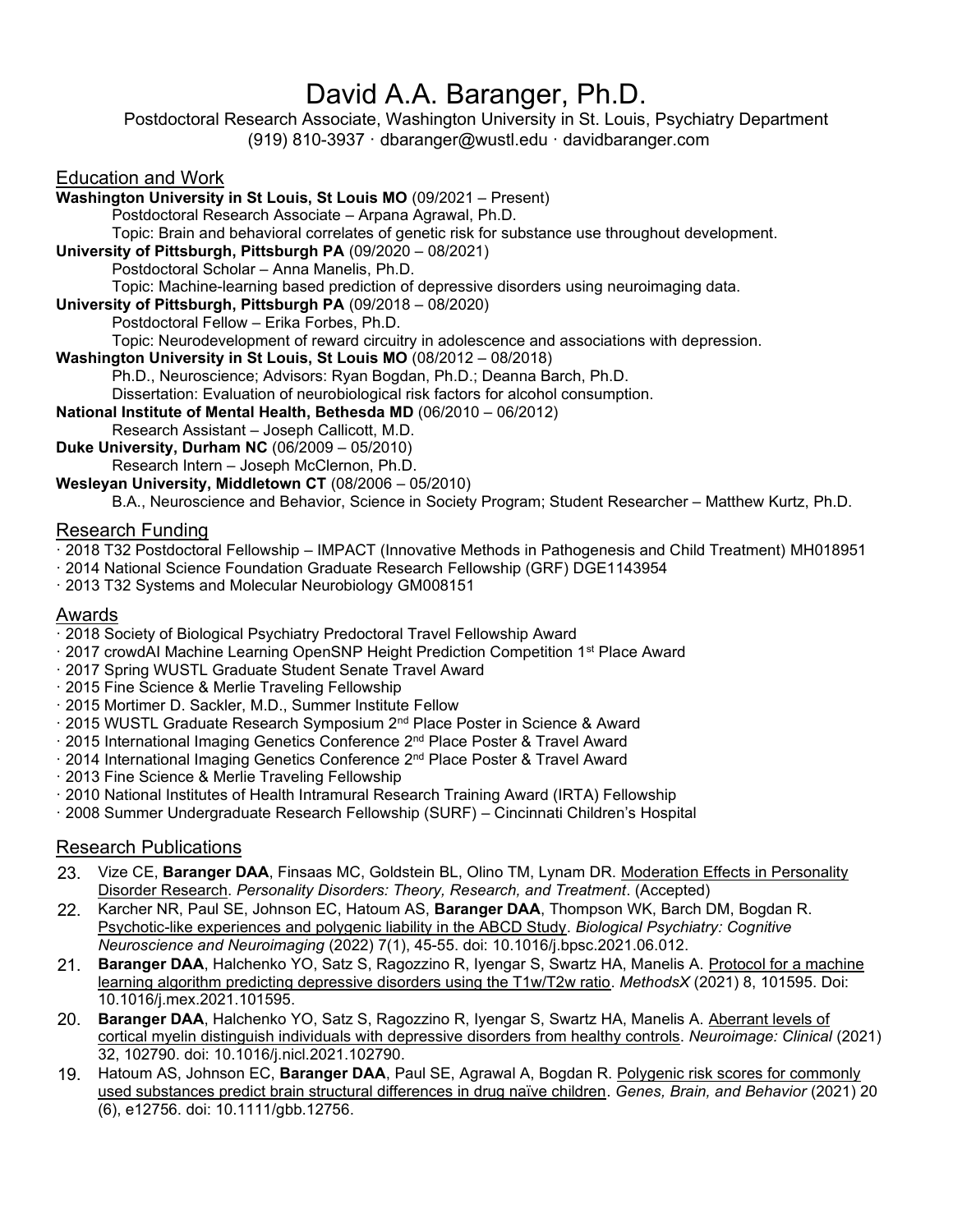- 18. **Baranger DAA,** Lindenmuth M, Nance M, Guyer AE, Keenan K, Hipwell AE, Shaw DS, Forbes EE. The longitudinal stability of fMRI activation during reward processing in adolescents and young adults. *Neuroimage* (2021) 232, 117872. doi: 10.1016/j.neuroimage.2021.117872
- 17. Bondy E, **Baranger DAA**, Balbona J, Sputo K, Paul SE, Oltmanns T, Bogdan R. Neuroticism and Reward-related Ventral Striatum Activity: Probing Vulnerability to Stress-Related Depression. *Journal of Abnormal Psychology* (2021) 130(3), 223–235. doi: 10.1037/abn0000618.
- 16. Schweinsberg M, Feldman M, Staub N [et al. including **Baranger DAA**]. Same data, different conclusions: Radical dispersion in empirical results when independent analysts operationalize and test the same hypothesis. *Organizational Behavior and Human Decision Processes* (2021) 165(1) 228-249. doi: 10.1016/j.obhdp.2021.02.003.
- 15. Johnson EC, Demontis D, Thorgeirsson TE, [et al. including **Baranger DAA**]. Genome-wide association study meta-analysis of cannabis use disorder in over 380,000 individuals reveals distinct genetic architectures of cannabis use and use disorder. *The Lancet Psychiatry* (2020) 7(12) 1032-1045. doi: 10.1016/S2215- 0366(20)30339-4.
- 14. **Baranger DAA**, Few LR, Sheinbein D, Agrawal A, Oltmanns TF, Knodt AR, Barch DM, Hariri AR, Bogdan R. Borderline personality disorder traits are not associated with brain structure in two large independent samples. *Biological Psychiatry: Cognitive Neuroscience and Neuroimaging* (2020) 5(7) 669-677. doi: 10.1016/j.bpsc.2020.02.006.
- 13. **Baranger DAA**, Demers CH, Elsayed NM, Knodt AR, Radtke SR, Desmarais A, Few LR, Agrawal A, Heath AC, Barch DM, Squeglia LM, Williamson DE, Hariri AR, Bogdan R. Convergent evidence for predispositonal effects of brain volume on alcohol consumption. *Biological Psychiatry* (2020) 87(7):645-655. doi: 10.1016/j.biopsych.2019.08.029
- 12. Karcher NR, Barch DM, Demers CH, **Baranger DAA**, Heath AC, Lynskey MT, Agrawal A. Genetic Predisposition vs Individual-Specific Processes in the Association Between Psychotic-like Experiences and Cannabis Use. *JAMA Psychiatry*, (2019) 76(1):87-94. doi:10.1001/jamapsychiatry.2018.2546
- 11. Bogdan R, **Baranger DAA**, Agrawal A. Polygenic risk scores in clinical psychology: Bridging genomic risk to individual differences. *Annual Review of Clinical Psychology*, (2018) 14. doi:10.1146/annurev-clinpsy-050817- 084847.
- 10. Sheahan T, Valtcheva M, McIlvried L, Pullen M**, Baranger DAA**, Gereau IV R. Metabotropic glutamate receptor 2/3 (mGluR2/3) activation suppresses TRPV1 sensitization in mouse, but not human sensory neurons. *eNeuro* (2018) 0412-17.2018; doi: 10.1523/ENEURO.0412-17.2018
- 9. Agrawal A, Chou Y, Carey C, **Baranger DAA**, Zhang B, Sherva R, Wetherill L, Lynskey MT, Bierut L, Degenhardt L, Farrer L, Gelernter J, Hariri AR, Heath A, Kranzler H, Madden PAF, Martin NG, Montgomery G, Porjesz B, Wang T, Edenberg HJ, Foroud T, Goate AM, Bogdan R, Nelson E. Genomewide association study identifies novel locus for cannabis dependence. *Molecular Psychiatry*, (2017) 23, 1293–1302 doi:10.1038/mp.2017.200
- 8. Michalski LJ, Demers CH, **Baranger DAA**, Barch DM, Harms MP, Burgess G, Bogdan R. Perceived stress is associated with increased rostral middle frontal gyrus cortical thickness: A family-based and discordant sibling investigation. *Genes, Brain, and Behavior*, (2017) 16(8):781-789. doi:10.1111/gbb.12404
- 7. **Baranger DAA**, Margolis S, Hariri AR, Bogdan R. Evidence for Diurnal Variation of Threat-related Amygdala Reactivity. *Social, Cognitive, and Affective Neuroscience*, (2017) 12(8), 1272-1283. doi:10.1093/scan/nsx057
- 6. **Baranger DAA**, Ifrah C, Prather AA, Carey CE, Corral- Frías NS, Conley ED, Hariri AR, Bogdan R. PER1 rs3027172 Genotype Interacts with Early Life Stress to Predict Problematic Alcohol Use, but Not Reward-Related Ventral Striatum Activity. *Frontiers in Psychology*, (2016) 7(3), 1–10. doi:10.3389/fpsyg.2016.00464
- 5. Bogdan R, Pagliaccio D, **Baranger DAA**, Hariri AR. Genetic moderation of stress effects on the corticolimbic circuit. *Neuropsychopharmacology* (2015) 41(7), 275–296. doi:10.1038/npp.2015.216
- 4. Arnedo J, Mamah D, **Baranger DAA**, Harms MP, Barch DM, Svrakic D, de Erausquin GA, Cloninger CR. Decomposition of brain diffusion imaging data uncovers latent schizophrenias with distinct patterns of white matter anisotropy. *Neuroimage* (2015) 120, 43-54. doi:10.1016/j.neuroimage.2015.06.083
- 3. Corral-Frías NS, Nikolova YS, Michalski L, **Baranger DAA**, Hariri AR, Bogdan R. Stress-related anhedonia is associated with reward-related ventral striatum reactivity and transdiagnostic psychiatric symptomatology. *Psychological Medicine* (2015) 45(12), 2605–17. doi:10.1017/S0033291715000525
- 2. Callicott JH, Feighery EL, Mattay VS, White MG, Chen Q**, Baranger DAA,** Berman KF, Lu B, Hongjun S, Ming G, Weinberger DR. DISC1 and SLC12A2 interaction affects human hippocampal function and connectivity. *Journal of Clinical Investigation* (2013) 123(7), 2961-2964. doi:10.1172/JCI67510
- 1. Addicott MA, **Baranger DAA**, Kozink RV, Smoski MJ, Dichter GS, McClernon JF. Smoking withdrawal is associated with increases in brain activation during decision making and reward anticipation. *Psychopharmacology* (2012) 219(2), 563–573. doi:10.1007/s00213-011-2404-3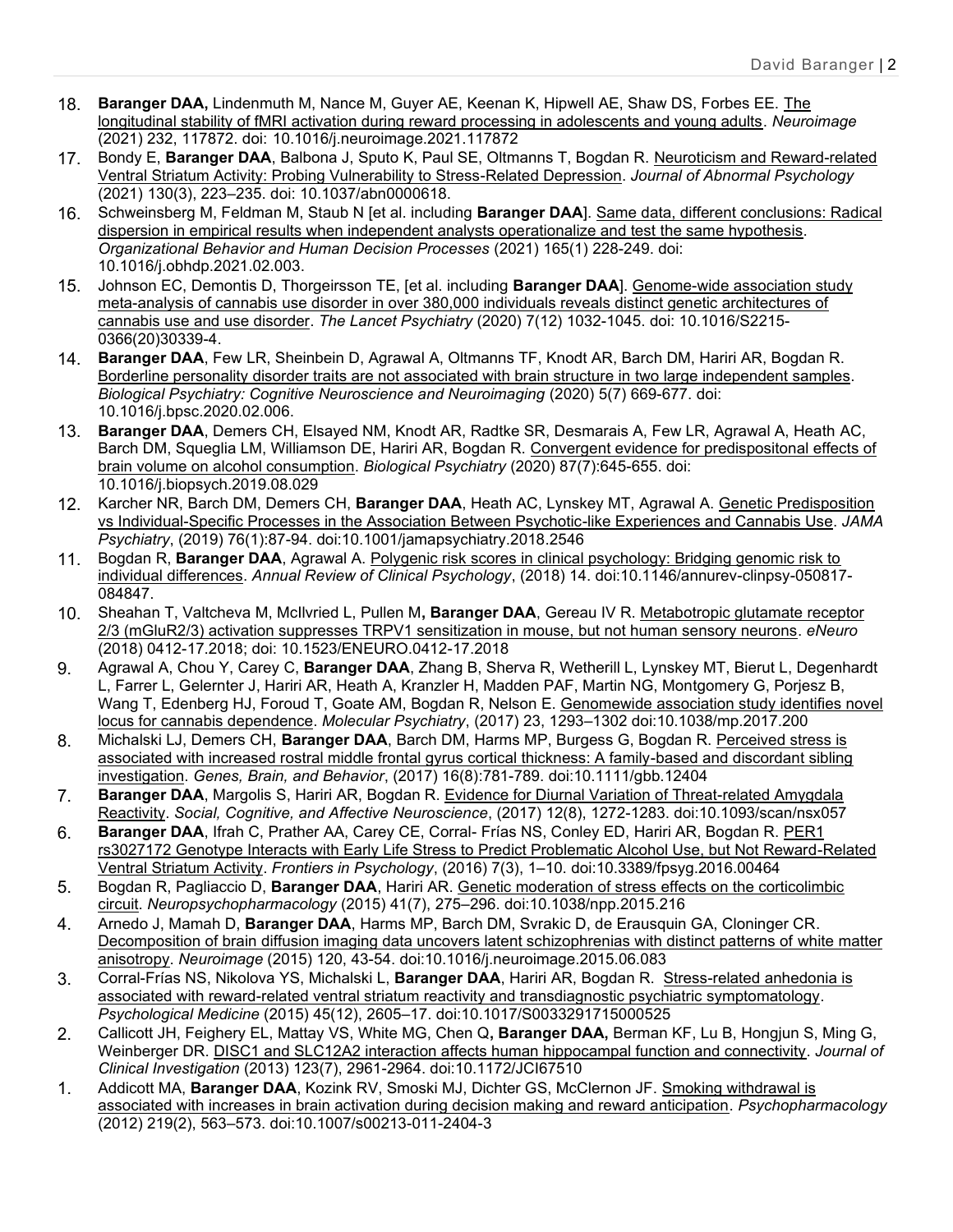## Invited Publications

1. **Baranger DAA**, Bogdan R. Editorial: Causal, Predispositional, or Correlate? Group Differences in Cognitive Control-Related Brain Function in Cannabis-Using Youth Raise New Questions. *JAACAP*. (2019) 58(7):665- 667 doi: 10.1016/j.jaac.2019.05.018

## **Preprints**

- 3. **Baranger DAA**, Hatoum AS, Polimanti R, Gelernter J, Edenberg HJ, Bogdan R, Agrawal A. Multi-omics analyses cannot identify true-positive novel associations from underpowered genome-wide association studies of four brainrelated traits. *bioRxiv* (2022) doi: 10.1101/2022.04.13.487655
- 2. Hatoum AS, Colbert SMC, Johnson EC [et al. including **Baranger DAA**]. Multivariate genome-wide association meta-analysis of over 1 million subjects identifies loci underlying multiple substance use di*sorders. MedRxiv* (2022)*.* doi: 10.1101/2022.01.06.22268753
- 1. Naret O, **Baranger DAA**, Mohanty SP, Tzovaras BG, Salathé M, Fellay J, with the openSNP and crowdAI community. Phenotype prediction from genome-wide genotyping data: a crowdsourcing experiment. b*ioRxiv* (2020) doi: 10.1101/2020.08.25.265900

## Publications submitted and in preparation

- 6. **Baranger DAA**, Paul SE, Colbert SMC, Karcher NR, Johnson EC, Hatoum AS, Bogdan R. Increased mental health burden associated with prenatal cannabis exposure persists from childhood to early adolescence: Longitudinal results from the Adolescent Brain Cognitive Development (ABCD) study. (Submitted)
- 5. **Baranger DAA**, Paul SE, Hatoum AS, Bogdan R. Alcohol use and brain structure: Disentangling predispositional and causal contributions in human studies. (Submitted)
- 4. **Baranger DAA,** Lindenmuth M, Guyer AE, Keenan K, Hipwell AE, Forbes EE. Longitudinal change of reward anticipation activation in adolescent girls: evidence for accelerated neurodevelopment in depression.
- 3. **Baranger DAA**, Goldstein BL, Finsaas MC, Vize C, Lyndam D, Olino TM. Power analyses for interaction effects in cross-sectional regressions.
- 2. **Baranger DAA**, Jones M, Desmarais A, Winstone J, Corral- Frías NS, Bogdan R. No effect of a within-subject acute stress manipulation on reward learning.
- 1. Norton SA, Voss M, **Baranger DAA**, Bondy E, Rodrigues M, Hansen I, Paul SE, Edershile E, Rodebaugh T, Oltmanns TF, Bogdan R. Reliability of Diurnal Salivary Cortisol Metrics in a Community Sample of Older Adults.

## Scientific Software

InteractionPoweR - <https://dbaranger.github.io/InteractionPoweR/>

 *A power analysis software package for interactions in cross-sectional datasets, written in R.*

## Invited Talks

- 5. **Baranger DAA**. Multi-omics analyses cannot identify true-positive novel associations from underpowered genome-wide association studies of four brain-related traits. Washington University School of Medicine, Psychiatry Research Seminar, Virtual Presentation, February 2022.
- 4. **Baranger DAA**. Can omics data replace adequate human sample size? Results from multiple post-GWAS omics methods. How can we leverage AI/ML, and Omics Data to better Understand the Genetics of Addiction? NIDA Virtual Meeting, December 2021.
- 3. **Baranger DAA**. Evaluating Neural and Behavioral Markers of Psychiatric Risk. Developmental Affective Science Collective, University of Pittsburgh, May 2017.
- 2. **Baranger DAA.** Orexin/hypocretin system polygenic risk scores predict amygdala reactivity in two samples. Presented at the 2016 Society of Biological Psychiatry conference, Atlanta, GA, May 2016.
- 1. **Baranger DAA.** Borderline personality disorder traits are not associated with gray matter volume in two large independent samples. Presented at the 2016 Society of Biological Psychiatry conference, Atlanta, GA, May 2016.

## Selected Conference Abstracts

11. **Baranger DAA**, Hatoum AS, Polimanti R, Gelernter J, Edenberg HJ, Bogdan R, Agrawal A. Multi-omics analyses cannot identify true-positive novel associations from underpowered genome-wide association studies of four brain-related traits. Presented at the Society of Biological Psychiatry 2022 Annual Meeting, New Orleans, LA, April 2022.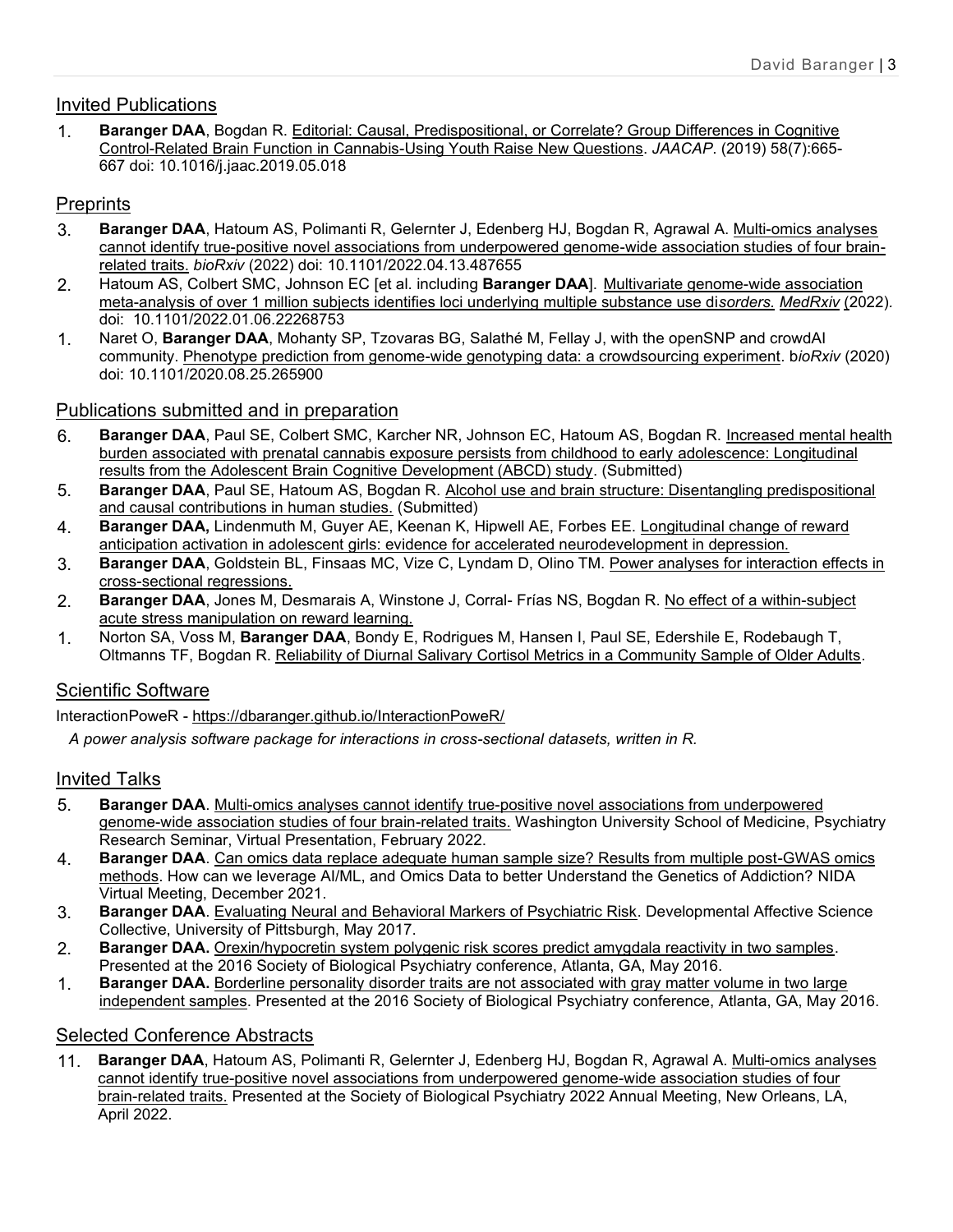- 10. **Baranger DAA**, Halchenko YO, Satz S, Ragozzino R, Iyengar S, Swartz HA, Phillips ML, Manelis A. Aberrant levels of cortical myelin distinguish individuals with unipolar depression from healthy controls. Presented at the Society of Biological Psychiatry 2021 Annual Meeting, Virtual Meeting, April 2021.
- 9. **Baranger DAA,** Lindenmuth M, Guyer AE, Keenan K, Hipwell AE, Forbes EE. Developmental trajectories of reward anticipation: traumatic experiences & depression. Presented at the 2019 Developmental and Affective Neuroscience Symposium, Pittsburgh, PA, November 2019.
- 8. **Baranger DAA,** Nance M, Lindenmuth M, Hipwell AE, Guyer AE, Shaw DS, Forbes EE. A systematic exploration of the long-term reliability of monetary gain and loss fMRI activation. Presented at the 2019 Society of Biological Psychiatry conference, Chicago, IL, May 2019.
- 7. **Baranger DAA**, Demers CH, Elsayed NM, Knodt AR, Radtke SR, Desmarais A, Few LR, Agrawal A, Heath AC, Barch DM, Squeglia LM, Williamson DE, Hariri AR, Bogdan R. Convergent evidence for predispositonal effects of brain volume on alcohol consumption. Presented at the 2018 Society of Biological Psychiatry conference, New York, NY, May 2018.
- 6. **Baranger DAA**, Margolis S, Hariri AR, Bogdan R. Evidence for diurnal variation of threat-related amygdala reactivity. Presented at the 2016 International Imaging Genetics Conference, January 2016, Irvine, CA.
- 5. **Baranger DAA**, Carey CE, Margolis S, Conley EMD, Hariri AR, Bogdan R. A random forest circadian gene-set analysis component interacts with childhood stress to predict bilateral amygdala reactivity to faces. Presented at the 2015 International Imaging Genetics Conference, January 2015, Irvine, CA.
- 4. **Baranger DAA**, Drabant EMD, Bogdan R, and Hariri AR. PER2 circadian gene functional polymorphism rs11894491 moderates amygdala reactivity in the context of early life stress. Presented at the 2014 Society for Research in Psychopathology meeting, September 2014, Evanston, Illinois.
- 3. **Baranger DAA**, Ifrah C, Prather AA, Carey CE, Corral- Frías NS, Conley EMD, Hariri AR, Bogdan R, PERIOD1 rs3027172 is associated with increased risk for problematic drinking in the context of early life stress. Presented at the 2014 International Imaging Genetics Conference, January 2014, Irvine, CA.
- 2. **Baranger DAA**, Yates WD, White M, Chgen Q, Rasetti R, Mattay VS, Weinberger DR, Callicott JH; DISC1 Leu607Phe and Ser704Cys interact to reduce prefrontal-hippocampal coupling during a working memory task. Presented at the 2012 Society of Biological Psychiatry conference, Philadelphia, PA, May 2012.
- 1. **Baranger DAA**, Feighery EL, Dickinson DD, Rasetti R, Sust S, Zoltick B, Chen Q, Rypma B, Mattay VS, Weinberger DR, Callicott JH; COMT Val158Met polymorphism modulates prefrontal cortical efficiency in a processing speed task. Presented at the 2011 Society for Neuroscience conference, Washington, DC, November 2011.

## **Teaching**

| · Guest Lecturer, Atypical Development in Childhood and Adolescence                                                                                                                                 | 2022          |
|-----------------------------------------------------------------------------------------------------------------------------------------------------------------------------------------------------|---------------|
| "Early life stress, mental health, and brain development"<br>· Guest Lecturer, Introduction to Neuroscience                                                                                         | 2021          |
| "Reward and Addiction"                                                                                                                                                                              |               |
| · Workshop Instructor, Interface of Psychology, Neuroscience, and Genetics<br>3-day workshop on applying modern genetics techniques in mental-health research                                       | 2017          |
| Developed and lead primary workshop demonstration, and lectured on advanced<br>methods in human statistical genetics                                                                                |               |
| · Lecturer, Molecular Biology at the Cutting-Edge<br>"Neuroimaging and Genetics"                                                                                                                    | 2016, 2017    |
| Community Member, Washington University Center for the Integration of<br>Research, Teaching, and Learning (WU-CIRTL)                                                                                | $2014 - 2017$ |
| · Peer Mentor, BP-ENDURE St. Louis Neuroscience Pipeline                                                                                                                                            | 2016          |
| · Bench Mentor, BP-ENDURE St. Louis Neuroscience Pipeline                                                                                                                                           | 2015          |
| · Teaching Assistant, Systems Neuroscience (course instructor: Dr. Lawrence Snyder)<br>Gave guest lecture and demonstration on "Non-invasive Neuroimaging", lead<br>discussions and review sessions | 2014          |
| · Science Tutor, Young Scientist Program: Summer Focus                                                                                                                                              | 2013          |
| <b>Professional Service</b>                                                                                                                                                                         |               |
| · Representative, Center for the Neural Basis of Cognition (CNBC) Postdoctoral Committee                                                                                                            | $2019 - 2021$ |
| · Co-organizer, 1 <sup>st</sup> Washington University 'BrainHack' Hackathon                                                                                                                         | 2017          |
| · Student representative, Cognitive, Computational, and Systems Neuroscience (CCSN)<br><b>Mini-Retreat Committee</b>                                                                                | $2014 - 2017$ |